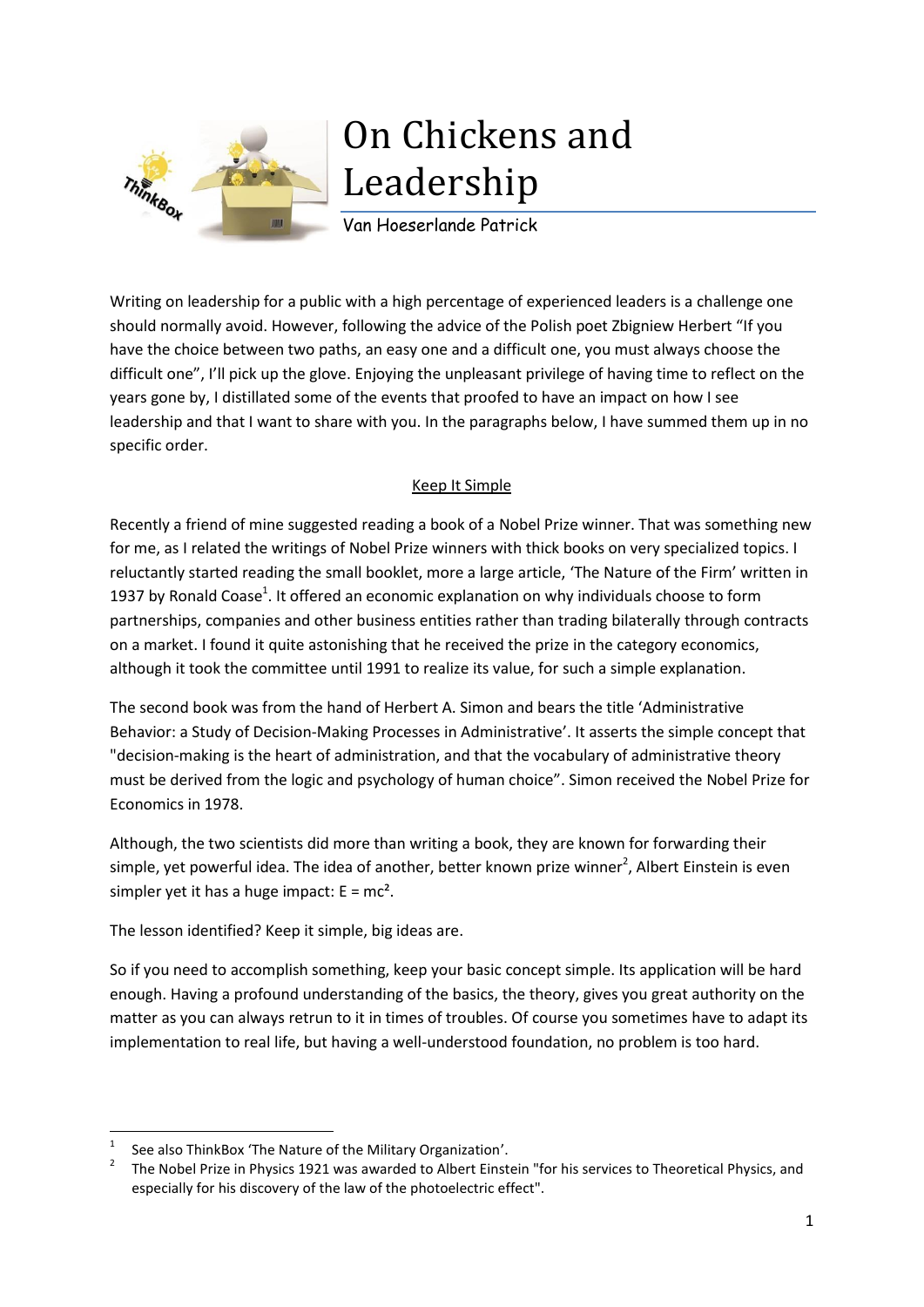#### Quinn's View

If you wonder who Robert Quinn is, well he's a professor and a researcher and is well known as an authority in the realm of change management. His has gained fame by his groundbreaking work on the 'Competing Values Framework' (the Quinn model), recognized as the most effective way to describe a company's culture. The Quinn model is based on four different management models that form the basis of organizational effectiveness. The management models stand in opposition to each other, but each of them is important in a well-functioning organization.

I've used the Quinn model pur sang several times, and experienced that most chefs and the HR department had no understanding of it. The model is useful, but I find Quinn's approach more interesting. It tells that there are different possible angles to look at a problem. No point of view is wrong and all have their solution. Physicists know that too when they for example study light: is it a wave or a beam of photons? You could compare it with the facet eye of a fly. Every part gives an impression of the reality and only by considering the whole the insect will understand its surroundings.

The realization that there is more than one truth is enriching and leads to the readiness to discover the other facets. Is also explains how new approaches for management are popping up because they look at the problems from another angle but tend to forget to good solutions. This realization is also valid in regard to cultures. One tends to look at issues from one's culture and think there is only one possible angle to treat it, but there are more. Accepting that others may come up with equally valid approaches is very enriching.

The lesson identified? There is no single right, there are other truths out there.

Being able to understand and switch between different approaches, a bit like situational leadership, is a very useful capacity one should develop and maintain.

#### The Henhouse

Stories involving animals are an inoffensive way to illustrate lessons in management (or other domains for that matter)<sup>3</sup>. Early in my career a colonel for whom I have the greatest respect, compared my function as a flight commander with taking care of a henhouse.

To know how to manage the hens, you must divide them according a four-quadrant grid. The first axis of the grid concerns the productivity. In short you have hens that lay eggs and those that don't. The second axis is about the noise they make: some cackle, some keep quite.

Every quadrant houses a group of hens. In quadrant 1 you find the hens that lay eggs and cackle. You accept the noise and let them work. Quadrant 2 houses those that don't produce anything and cackle. These are the prime candidates for a chicken stew. The quadrant 3 hens lay no eggs and keep quiet are best for a chicken salad. However, as they do not cackle they are much harder to find than those in quadrant 2. The hens in the last quadrant are also quiet, but productive. Your mission is to find those and to take good care of them.

The lesson identified? Do not forget the hard, but silent workers.

**.** 

<sup>3</sup> See also the ThinkBox story 'The Kingdom of the Grey Mice'.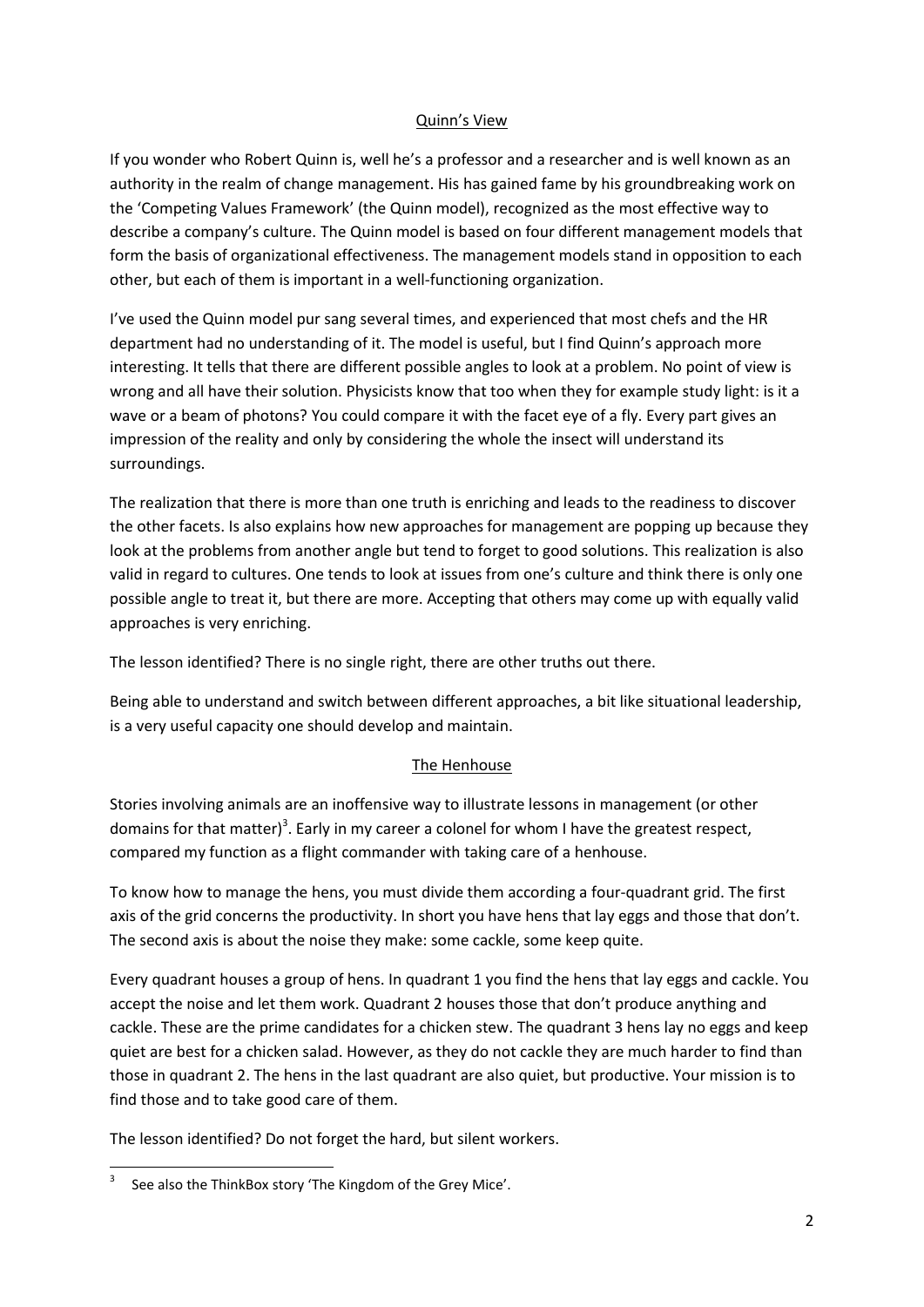According to this diagram, you will always have people who make noise. Whatever you do or change, there will be rumors and complaining. The group of cackling hens will make sure you hear them. So you don't have to worry about them or their noise unless they keep quiet. As a leader you should focus on the productive ones who don't complain or give comments, because this group needs extra care.

### The Hammering Engineer

As with the henhouse, the following story also dates from my early days. It was a custom to start the work after the morning coffee. I considered those first minutes of the day as the ideal opportunity to meet my group to make sure that all understood the work of the day. However, on paper the time spend on the first coffee was time 'wasted' because no work was done. It so happened that my commander wanted to see work activity from the first minute. Not agreeing with his approach but determined to execute the order, I consulted with my section chiefs. I expected some resistance, but after explaining the wish of the commander they agreed that it would be done as from tomorrow.

Next morning, I was standing on the balcony overlooking the hangar. Next to me the commander. Just before the start of the workday, somebody opened a door and went from his shop to another across the open maintenance space. Somewhere we heard another engineer busy hammering. The commander smiled and said: "You see that it can be done."

I heard and saw the same things, but I did not believe it. Change is not that easy. I went downstairs to look for the working engineer and found him sitting in a helicopter pointlessly hammering on some piece of metal. He explained me that his chief had told him to make some noise before he had his first coffee. Then I walked to the shop where the first engineer had entered and saw him chatting with his colleagues. Not doing any work. After I told the chiefs what I had discovered, they explained me that, because the boss wanted them to be busy form the start of the day, they had come up with a plan to look busy.

The lesson identified? What you see (or hear) is not what you get.

You should always be careful with what you observe or measure. Certainly, if you request something without motivating the people to do it, you may end up with a nice looking but empty shell.

## Grass Doesn't Grow By Pulling On It

If somebody is requesting an extra effort from a group of people, I always ask how he or she plans to motivate them. In most cases their answer can be summarized by 'they will do it'. But motivation isn't something magical out of thin air. I've got the impression that some people believe that pushing the function key F13 will do the job. News flash, there is no F13 on your keyboard!

Others will do efforts to get rid of demotivation. Probably because that's an easy way out giving a good feeling to the one implementing it. But like Hertzberg taught us, eliminating demotivation does not equal motivating a person. Not being ill does not mean having a good life.

Like grass, motivation must be cultivated. It doesn't grow by pulling on it. It needs taking care of. Provide it with fertile ground, treat it well, feed it, give it water … and you be rewarded with a nice green field able to resist harsh times.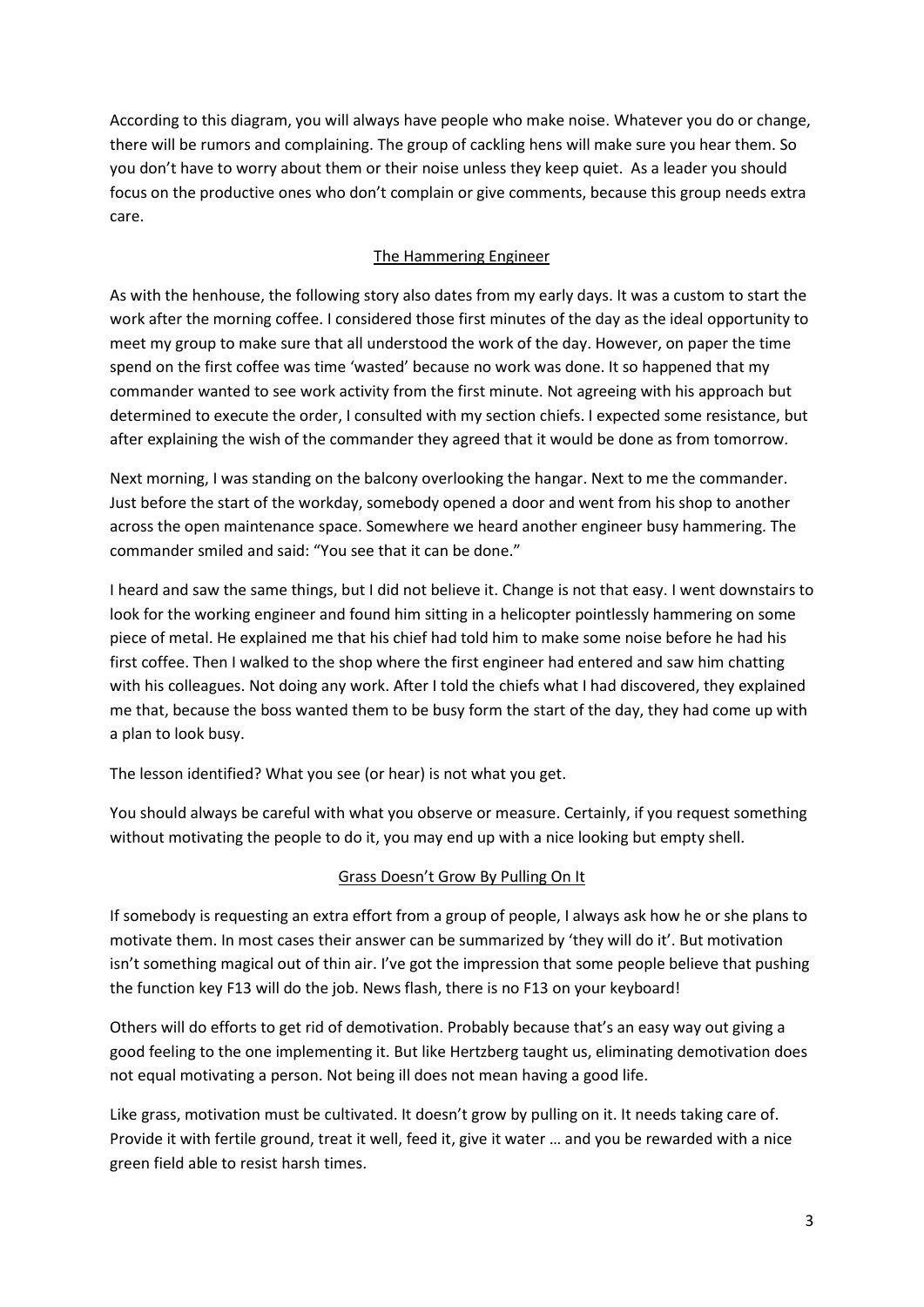The lesson identified? Motivating people is hard, continues work that few really understand, but it pays in the long run.

You have to motivate people to get them committed to change. The best change agents have come on their own to the conclusion that change is the best option. Maybe because the platform where they are standing on is burning or the white beach on the other side looks very attractive. Whatever the reason, they are internally motivated to swim the distance.

### The Glass Door

Some organizations struggle with a glass ceiling. This kind of invisible stop on career advancement for women and minorities is known, although we have to admit that eliminating it is harder than it seems.

Like most leaders, I was aware of the existence of such a ceiling although at my level I did not have to worry about it. What I did not know was the existence of another blockage, the glass door.

My door was, and still is, always open. And that was also what I told everybody in my unit. They could always step into my office for a chat. If the timing was not right, I would tell them and fix another moment to discuss. My open door policy didn't mean that I always would act on what was told even if I could. No, I would start by informing the first responder to facilitate a solution if necessary and only act if all else failed. I trusted my policy worked fine.

After a meeting, a colleague made me aware that I had wrongfully blamed one of my officers because she hadn't received any guidance and as a newcomer lacked the experience to tackle the issue correctly. Accepting the critique, I asked why the flight commander hadn't stepped in my office to ask for advice. My door was always open. The reply was both simple and shocking: I was her commanding officer.

The lesson identified? Although you adopt an open door policy, there may be a glass door in the doorway invisible to you but very tangible for the members of your team.

Being made aware, I, supported by my direct collaborators, started an active campaign to promote the idea of the 'open door'. As for the young officer, I had a chat with her and started to coach her on a regular basis. The latter thing I, as her squadron commander, should have started from the beginning.

#### Who's the Group Commander?

While I was overlooking the activity on the work floor my Group Commander came next to me. After the usual greetings, he started telling the following story:

"The years as a flight commander are the best of your career. It will take you a year of two to learn the tricks of the job. In your third year you will reach full potential after which you will be transferred to the staff.

If you're lucky, after a few years they will send you back to a unit as a squadron commander. You will remember the fun times as a flight commander and now you return to at least three of them. A great time awaits you. After two years you will discover what the job of a squadron commander really is